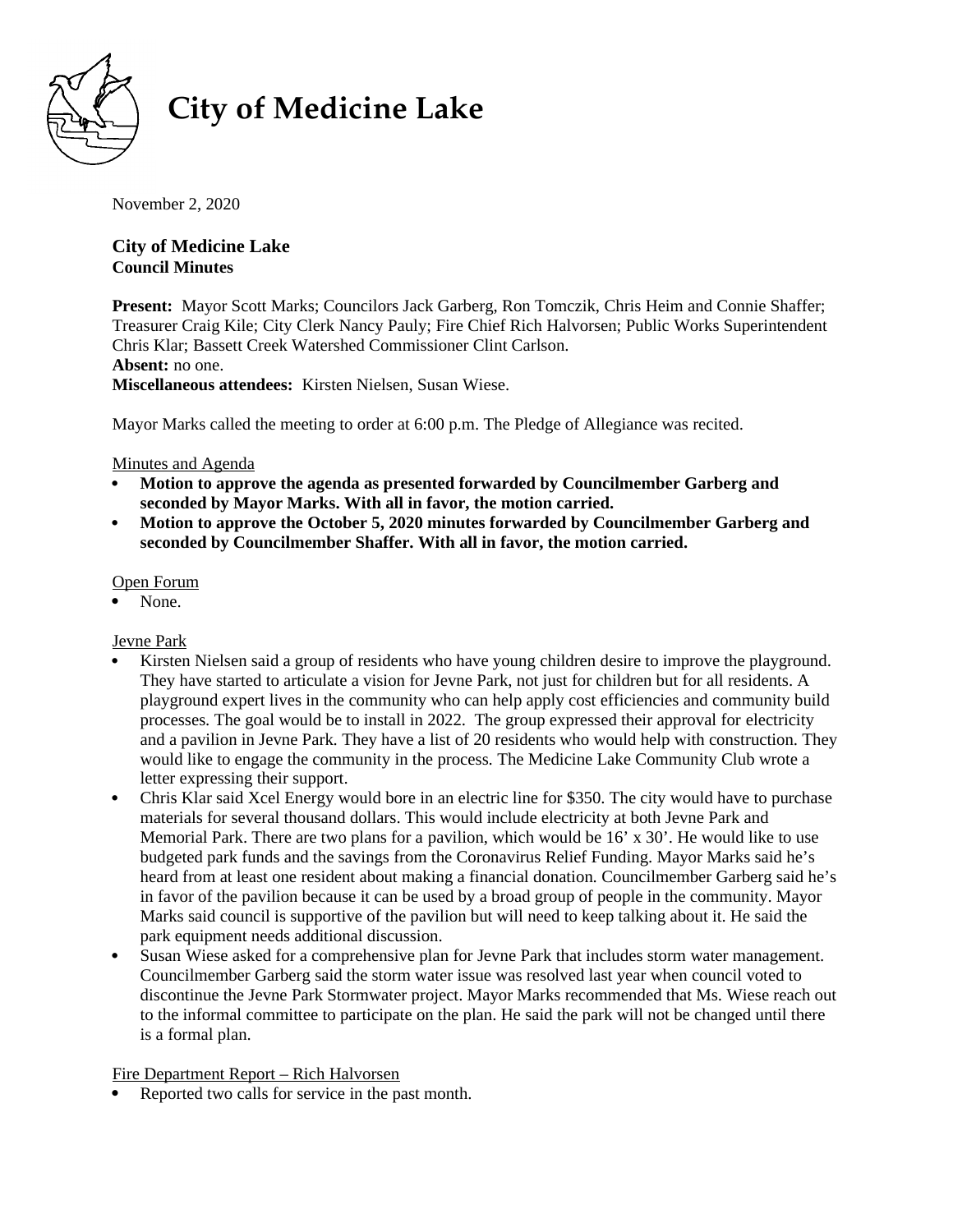• Reported the boat was removed from the lake.

## Bassett Creek Watershed Management Commission Report – Clint Carlson

- Reported the biggest issue at the BCWMC meeting this month was inspection of the Bassett Creek tunnel.
- Reported he is working on getting an estimate to use Plymouth's new street sweeper.
- Reported he and Gary Holter are trying to locate the signed document for the high water mark.

## Public Works Superintendent Report – Chris Klar

- Reported the park is shutdown for winter.
- Reported he found zebra mussels on customer equipment and on his equipment.
- Reported he will have more information in a few months on how to protect ash trees from emerald ash borer.

## Treasurer's Report – Craig Kile

- Receipts in reporting period: \$3,445
- Receipts year to date: \$476,962
- Disbursements in reporting period: \$57,589
- Disbursements year to date: \$595,229
- **Motion to approve the summary spending, receipts and cash balances through November 1, 2020 forwarded by Councilmember Shaffer and seconded by Councilmember Heim. With all in favor, the motion carried.**

## Officer Reports:

Councilmember Garberg

- Reported the air scrubber has been installed at City Hall.
- Reported the safety gate has been installed in the City Hall office.
- Reported this year's road mix will be 20% salt and 80% sand.

Councilmember Tomczik

Reported nothing to report.

#### Councilmember Heim

- Reported on the SEH capital improvement project. They have been pulling information together in November. The report should be ready by January. Community discussions should start in March or April. There is a tiering of funds available including state bonding bill (50% funding), grants, loans, bonds.
- Reported Three Rivers is working on a project proposal for a trail from Maple Grove to Eden Prairie. Information will be posted for community input.

#### Councilmember Shaffer

 Reported she would like to review with council how to set up the communication equipment in City Hall. Ms. Wiese asked that the previous months minutes and the financial report be displayed via Zoom.

#### Mayor Marks

 Reported next month the 2021 budget needs to be approved. He is not in favor of raising our levy 12.5% and asked everyone to come with questions, thoughts, opinions on the budget.